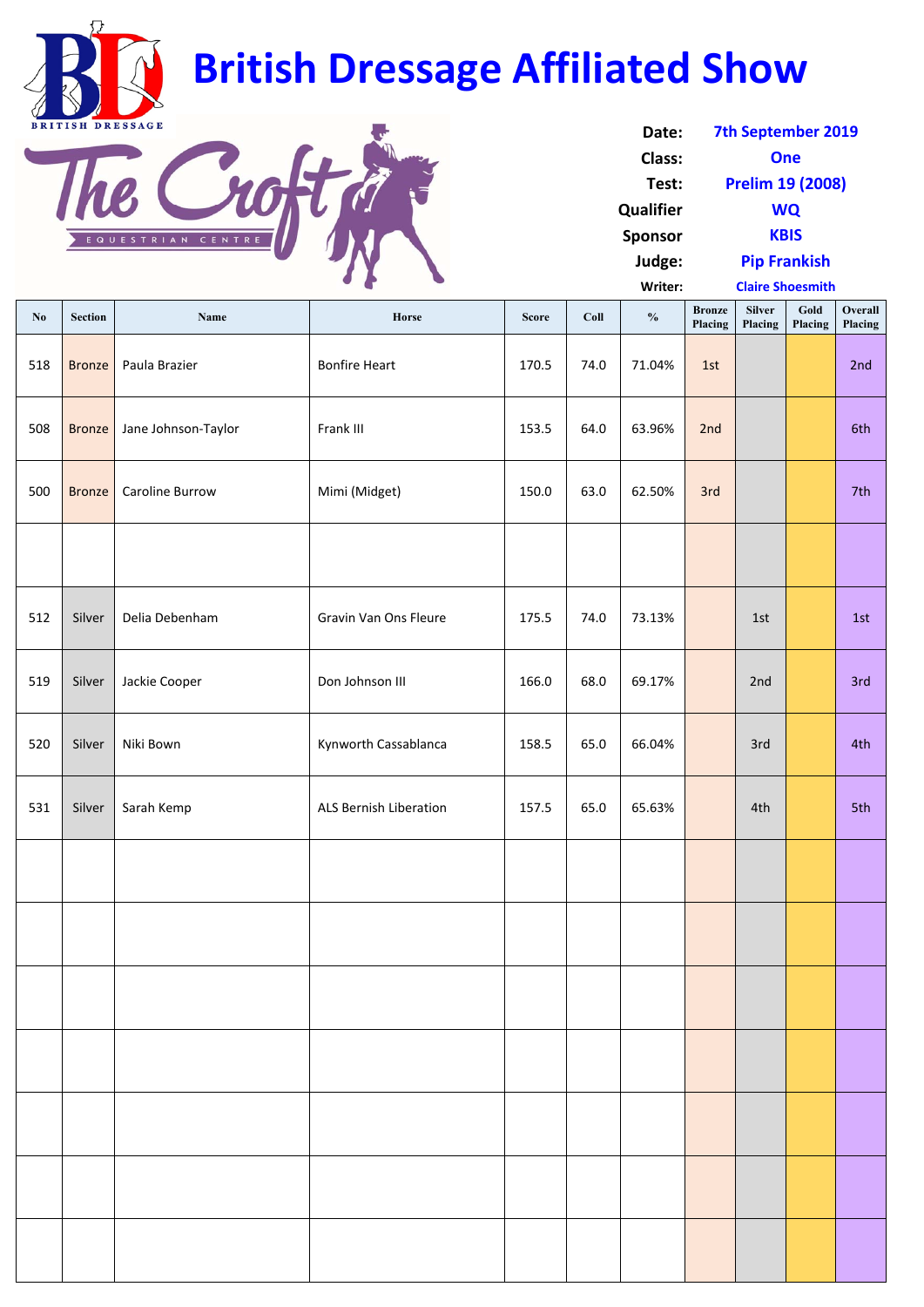| No  | <b>Section</b> | <b>Name</b>                | Horse                        | <b>Score</b> | Coll | $\frac{0}{0}$ | <b>Bronze</b><br>Placing | <b>Silver</b><br>Placing | Gold<br>Placing | Overall<br>Placing |
|-----|----------------|----------------------------|------------------------------|--------------|------|---------------|--------------------------|--------------------------|-----------------|--------------------|
| 515 | <b>Bronze</b>  | Karon Whenmouth            | Ibthorpe Songbird            | 212.5        | 55.0 | 68.55%        | 1st                      |                          |                 | 4th                |
|     |                |                            |                              |              |      |               |                          |                          |                 |                    |
| 504 | Gold           | Jezz Palmer                | King IV                      | 227.5        | 60.0 | 73.39%        |                          |                          | 1st             | 1st                |
| 526 | Gold           | Charlotte Blain            | Feodore                      | 214.0        | 56.0 | 69.03%        |                          |                          | 2nd             | 3rd                |
|     |                |                            |                              |              |      |               |                          |                          |                 |                    |
| 507 | Silver         | Christel Caderius van Veen | <b>Grand Venetian</b>        | 219.5        | 57.0 | 70.81%        |                          | 1st                      |                 | 2nd                |
| 513 | Silver         | <b>Mallory Gibbons</b>     | <b>Gravin Van Ons Fleure</b> | 209.5        | 54.0 | 67.58%        |                          | 2nd                      |                 | 5th                |
| 505 | Silver         | Sonya Martin               | Cloherview Eddie             | 209.0        | 53.0 | 67.42%        |                          | 3rd                      |                 | 6th                |
| 501 | Silver         | Donna Joyce                | Santana HH                   | 206.5        | 53.0 | 66.61%        |                          | 4th                      |                 | 7th                |
| 532 | Silver         | Janine Guthrie             | <b>Miss Dotty</b>            | 192.5        | 50.0 | 62.10%        |                          | 5th                      |                 | 8th                |
|     |                |                            |                              |              |      |               |                          |                          |                 |                    |
|     |                |                            |                              |              |      |               |                          |                          |                 |                    |
|     |                |                            |                              |              |      |               |                          |                          |                 |                    |
|     |                |                            |                              |              |      |               |                          |                          |                 |                    |
|     |                |                            |                              |              |      |               |                          |                          |                 |                    |

| Date:            | <b>7th September 2019</b> |  |  |  |  |
|------------------|---------------------------|--|--|--|--|
| <b>Class:</b>    | <b>Three</b>              |  |  |  |  |
| Test:            | <b>Novice 38 (2005)</b>   |  |  |  |  |
| <b>Qualifier</b> | <b>WQ</b>                 |  |  |  |  |
| <b>Sponsor</b>   | <b>Prestige Italia</b>    |  |  |  |  |
| Judge:           | <b>Angela Cardiff</b>     |  |  |  |  |
| Writer:          | <b>Julie Jerome</b>       |  |  |  |  |



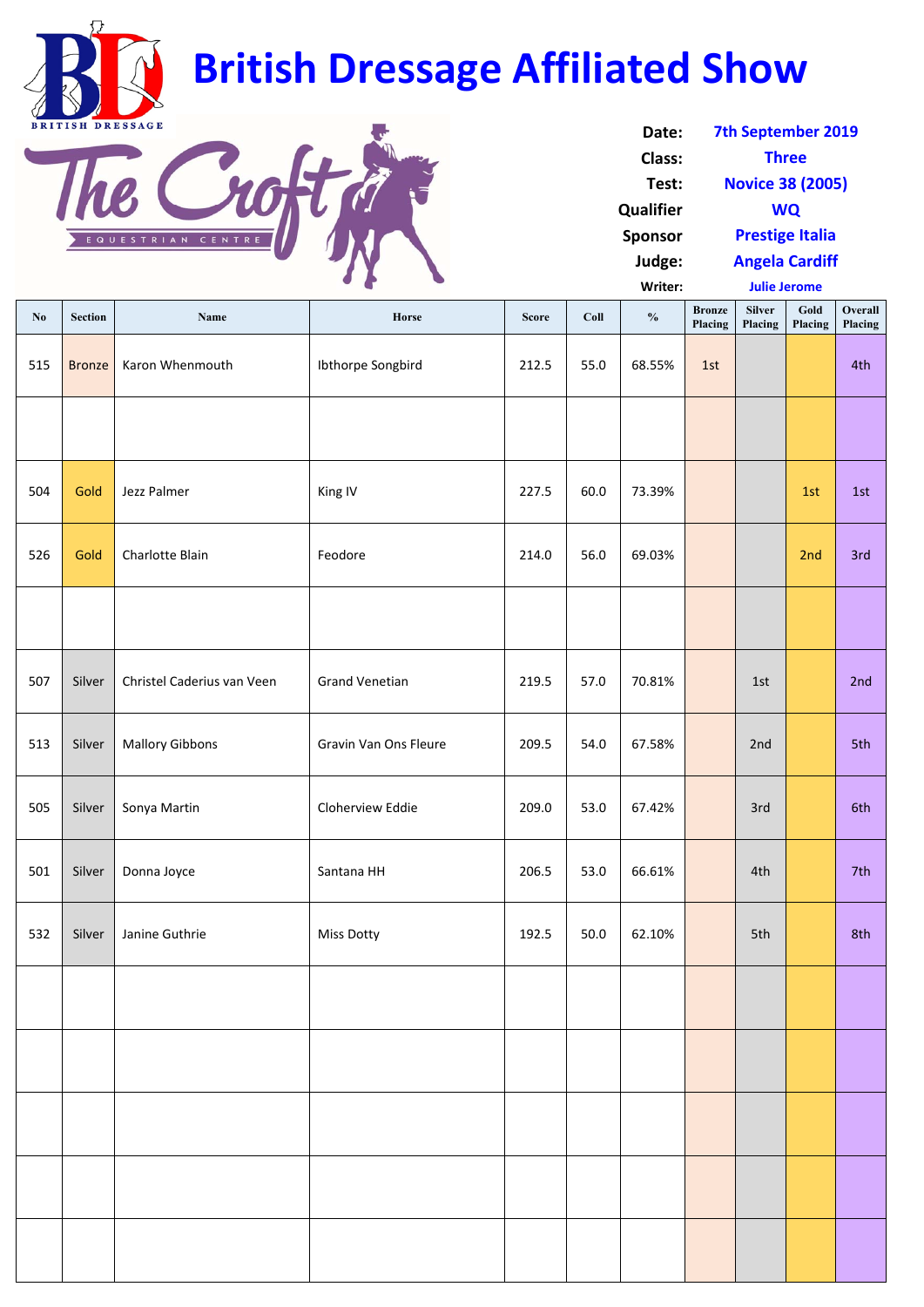| No  | <b>Section</b> | Name                       | Horse                      | <b>Score</b> | Coll | $\frac{0}{0}$ | <b>Bronze</b><br>Placing | <b>Silver</b><br>Placing | Gold<br>Placing | <b>Overall</b><br>Placing |
|-----|----------------|----------------------------|----------------------------|--------------|------|---------------|--------------------------|--------------------------|-----------------|---------------------------|
| 504 | Gold           | Jezz Palmer                | King IV                    | 136.0        | 69.5 | 75.56%        |                          |                          | 1st             | 1st                       |
| 528 | Gold           | Lynn Wickes                | Pauldarys Tiger Two Sox    | 134.5        | 68.5 | 74.72%        |                          |                          | 2nd             | 2nd                       |
| 514 | Gold           | Lynn Wickes                | <b>Clooney Boy</b>         | 131.5        | 66.5 | 73.06%        |                          |                          | 3rd             | 3rd                       |
| 526 | Gold           | Charlotte Blain            | Feodore                    | 130.0        | 65.5 | 72.22%        |                          |                          | 4th             | 4th                       |
|     |                |                            |                            |              |      |               |                          |                          |                 |                           |
| 507 | Silver         | Christel Caderius van Veen | <b>Grand Venetian</b>      | 124.5        | 62.0 | 69.17%        |                          | 1st                      |                 | 5th                       |
| 506 | Silver         | Zandra Forder              | <b>Ballarat SC</b>         | 123.5        | 62.0 | 68.61%        |                          | 2nd                      |                 | 6th                       |
| 532 | Silver         | Janine Guthrie             | <b>Miss Dotty</b>          | 123.0        | 62.0 | 68.33%        |                          | 3rd                      |                 | 7th                       |
| 527 | Silver         | Samantha Black             | Ardlea Mr Pepper Two       | 122.0        | 61.0 | 67.78%        |                          | $4th =$                  |                 | $8th =$                   |
| 502 | Silver         | Lyn Barley                 | <b>Taiforgan Sir Monty</b> | 122.0        | 61.0 | 67.78%        |                          | $4th =$                  |                 | $8th =$                   |
| 516 | Silver         | Sara Bennett               | <b>Merlins MagicII</b>     | 122.0        | 59.5 | 67.78%        |                          | 6th                      |                 | 10th                      |
| 530 | Silver         | Elizabeth Rushton          | Kaiserkrist                | 121.5        | 61.0 | 67.50%        |                          | 7th                      |                 | 11th                      |
| 505 | Silver         | Sonya Martin               | Cloherview Eddie           | 121.5        | 60.5 | 67.50%        |                          | 8th                      |                 | 12th                      |
| 520 | Silver         | Niki Bown                  | Kynworth Cassablanca       | 113.5        | 56.0 | 63.06%        |                          | 9th                      |                 | 13 <sub>th</sub>          |
|     |                |                            |                            |              |      |               |                          |                          |                 |                           |

| Date:            | <b>7th September 2019</b> |  |  |  |  |
|------------------|---------------------------|--|--|--|--|
| Class:           | Four                      |  |  |  |  |
| Test:            | <b>Novice FSM (2019)</b>  |  |  |  |  |
| <b>Qualifier</b> | WQ                        |  |  |  |  |
| <b>Sponsor</b>   | <b>Baileys</b>            |  |  |  |  |
| Judge:           | <b>Angela Cardiff</b>     |  |  |  |  |
| <b>Writer:</b>   | <b>Julie Jerome</b>       |  |  |  |  |



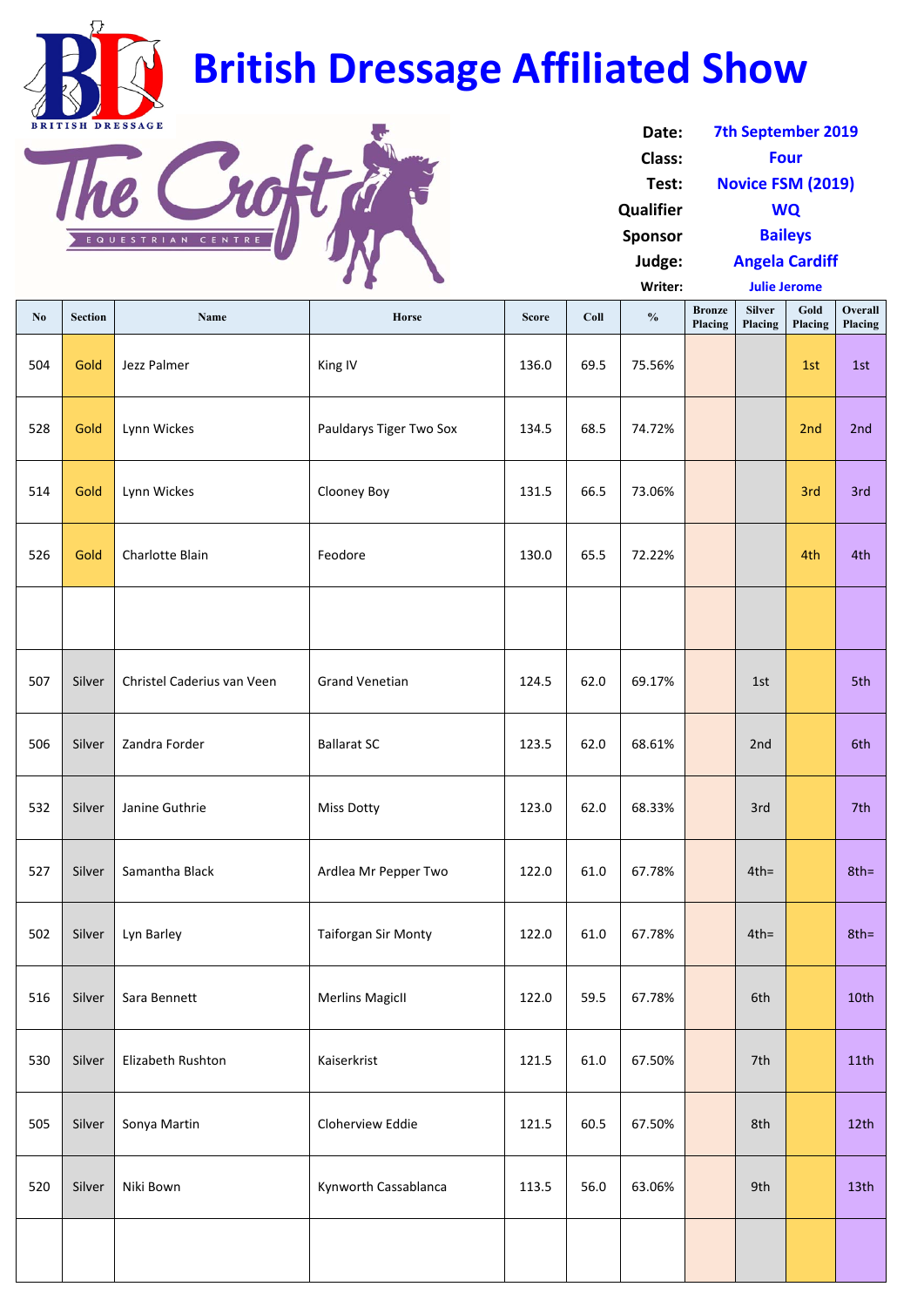| No  | <b>Section</b> | <b>Name</b>       | Horse                   | <b>Score</b> | Coll | $\frac{0}{0}$ | <b>Bronze</b><br>Placing | <b>Silver</b><br>Placing | Gold<br>Placing | Overall<br>Placing |
|-----|----------------|-------------------|-------------------------|--------------|------|---------------|--------------------------|--------------------------|-----------------|--------------------|
| 529 | <b>Bronze</b>  | Sam Mirehouse     | Pauldarys Tiger Two Sox | 212.5        | 54.0 | 68.55%        | 1st                      |                          |                 | 1st                |
| 534 | <b>Bronze</b>  | Pip Frankish      | Olympic Gold Touch      | 185.0        | 48.0 | 59.68%        | 2nd                      |                          |                 | 7th                |
|     |                |                   |                         |              |      |               |                          |                          |                 |                    |
| 523 | Gold           | Sue Mcmahon       | Fidelio iii             | 206.0        | 54.0 | 66.45%        |                          |                          | 1st             | 3rd                |
|     |                |                   |                         |              |      |               |                          |                          |                 |                    |
| 510 | Silver         | Elizabeth Killick | Galante's V.I.P 18      | 208.0        | 56.0 | 67.10%        |                          | 1st                      |                 | 2nd                |
| 533 | Silver         | Natasha Kalderen  | Spellbound II           | 202.5        | 54.0 | 65.32%        |                          | 2nd                      |                 | 4th                |
| 506 | Silver         | Zandra Forder     | <b>Ballarat SC</b>      | 199.0        | 51.0 | 64.19%        |                          | 3rd                      |                 | 5th                |
| 509 | Silver         | Daisy Douglass    | Ferrara II              | 195.0        | 52.0 | 62.90%        |                          | 4th                      |                 | 6th                |
|     |                |                   |                         |              |      |               |                          |                          |                 |                    |
|     |                |                   |                         |              |      |               |                          |                          |                 |                    |
|     |                |                   |                         |              |      |               |                          |                          |                 |                    |
|     |                |                   |                         |              |      |               |                          |                          |                 |                    |
|     |                |                   |                         |              |      |               |                          |                          |                 |                    |
|     |                |                   |                         |              |      |               |                          |                          |                 |                    |

| Date:            | <b>7th September 2019</b> |  |  |  |  |
|------------------|---------------------------|--|--|--|--|
| Class:           | <b>Five</b>               |  |  |  |  |
| Test:            | Elementary 55 (2019)      |  |  |  |  |
| <b>Qualifier</b> | WQ                        |  |  |  |  |
| <b>Sponsor</b>   | <b>Equi-Trek</b>          |  |  |  |  |
| Judge:           | <b>Helen Clark</b>        |  |  |  |  |
| Writer:          | <b>Liz Rushton</b>        |  |  |  |  |